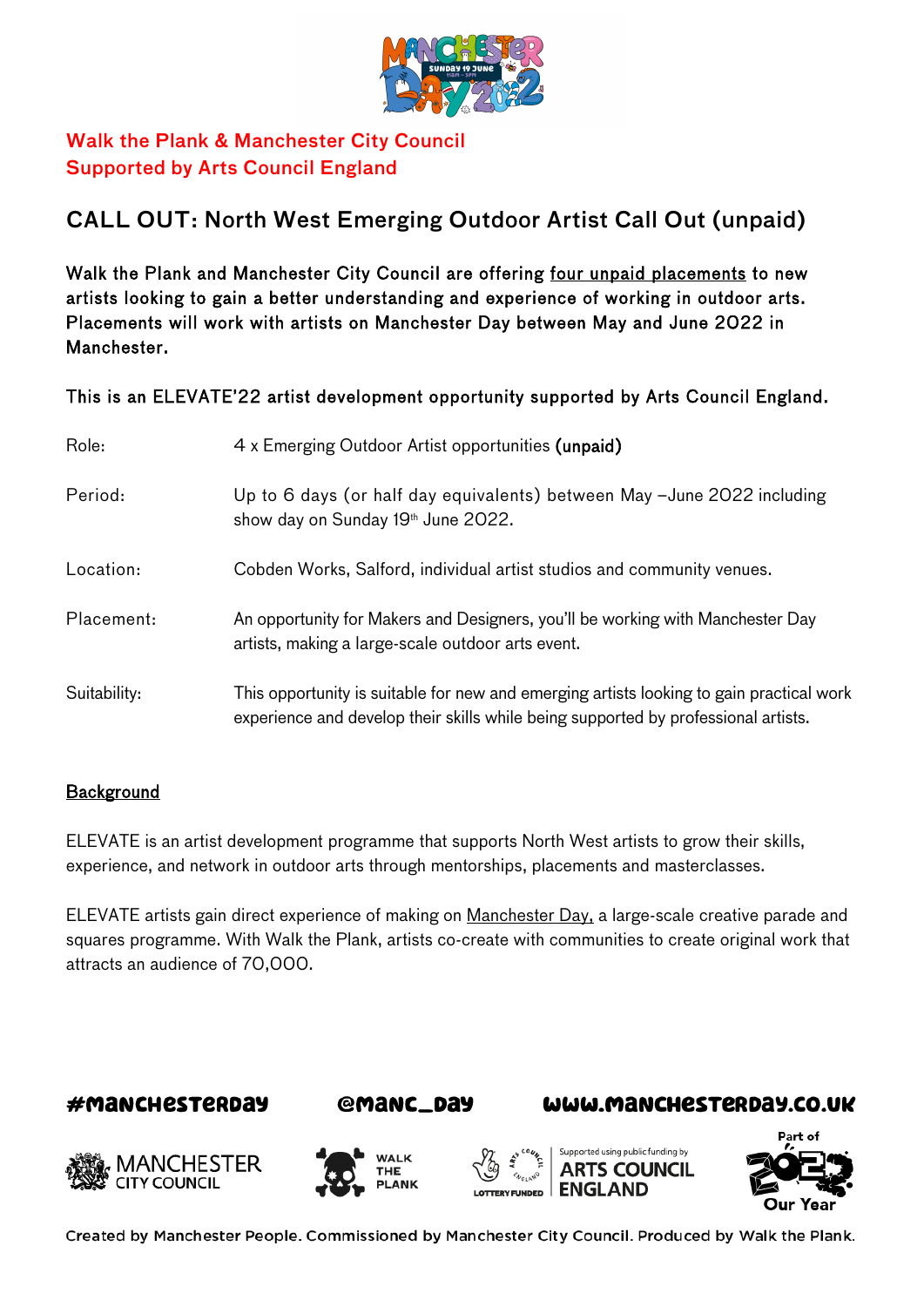

*Manchester Day*. Left: parade Right: activity in Great Northern Square. Images: Mark Waugh

### Want to be part of making creative content for a major outdoor event?

This is an opportunity to work alongside Manchester Day outdoor artists.

Manchester Day is a unique experience, bringing together outdoor artists from across the region between May and June each year. This opportunity will give you a unique insight into working on a large-scale outdoor arts event. You will gain mentoring from practicing artists, learn new skills and techniques across a variety of materials, learn to produce on a fast-paced mass-scale production line and build your profile, portfolio and network.

## Have you got what we are looking for?

Applicants should be new & emerging artists, at the level of a recent arts graduate or undergraduate. But we are equally keen to hear from makers who did not follow the university route or career changers from all stages of life.

Applicants must be available to work between May and June 2022 in Manchester.

We are looking for candidates who are:

- Creative, with a skillset in 'making' with a wide variety of materials & genres
- Collaborators
- Punctual and reliable
- Friendly, with great communication skills
- ready for a creative challenge

## #MANCHESTERDAY



### WWW.MANCHESTERDAY.CO.UK











Created by Manchester People. Commissioned by Manchester City Council. Produced by Walk the Plank.